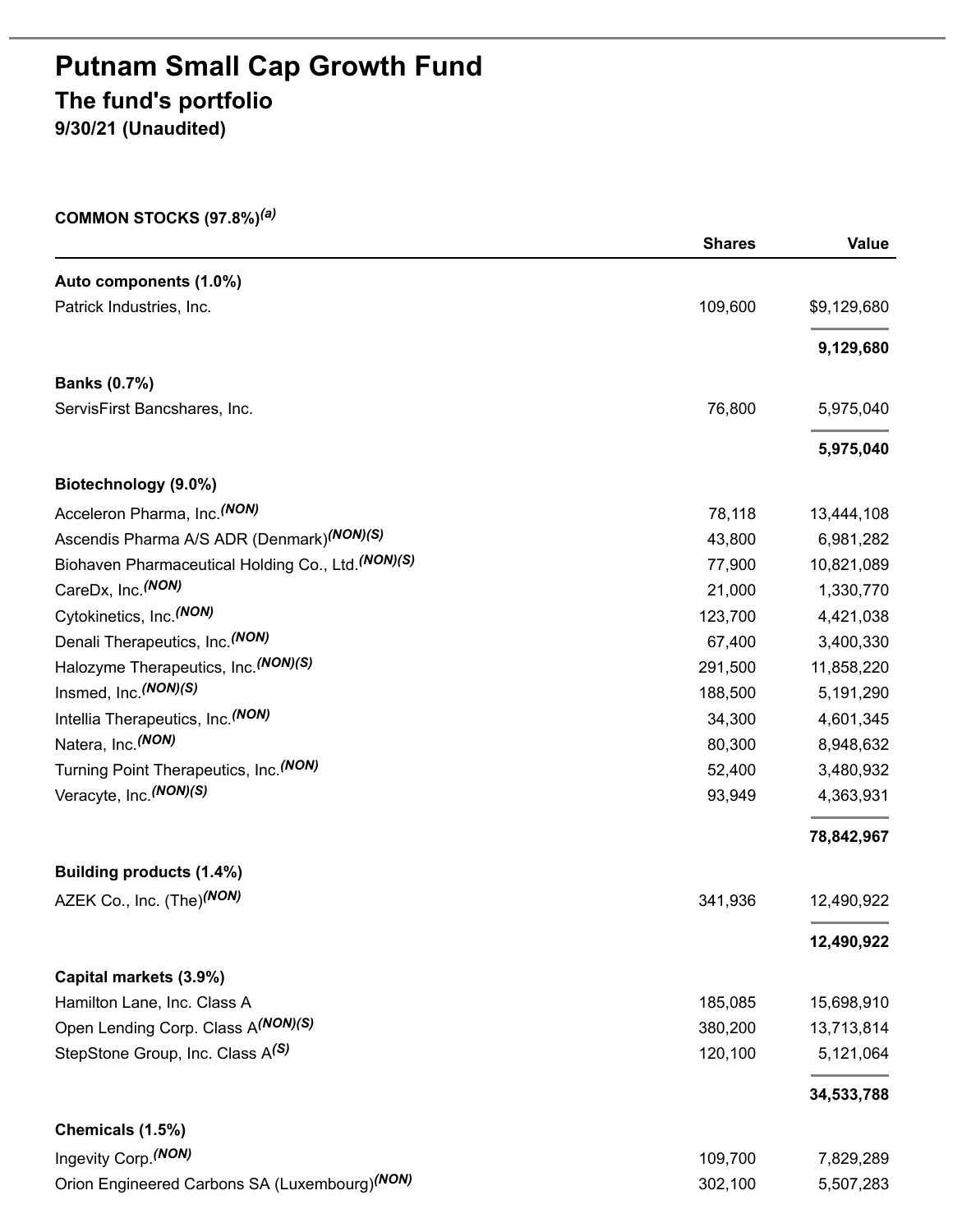|                                                                  |         | 13,336,572   |
|------------------------------------------------------------------|---------|--------------|
| Commercial services and supplies (2.6%)                          |         |              |
| Brink's Co. (The) <sup>(S)</sup>                                 | 119,700 | 7,577,010    |
| Montrose Environmental Group, Inc. (NON)                         | 245,752 | 15, 172, 728 |
|                                                                  |         |              |
|                                                                  |         | 22,749,738   |
| Construction and engineering (1.4%)                              |         |              |
| WillScot Mobile Mini Holdings Corp. (NON)                        | 376,736 | 11,950,066   |
|                                                                  |         | 11,950,066   |
| Containers and packaging (0.8%)                                  |         |              |
| Ranpak Holdings Corp. (NON)                                      | 263,476 |              |
|                                                                  |         | 7,066,426    |
|                                                                  |         | 7,066,426    |
| Diversified financial services (0.3%)                            |         |              |
| EverArc Holdings, Ltd. (British Virgin Islands) <sup>(NON)</sup> | 194,901 | 2,436,263    |
|                                                                  |         |              |
|                                                                  |         | 2,436,263    |
| Electronic equipment, instruments, and components (3.0%)         |         |              |
| Littelfuse, Inc.                                                 | 35,500  | 9,701,085    |
| Novanta, Inc. (NON) (S)                                          | 104,705 | 16,176,923   |
|                                                                  |         | 25,878,008   |
| Energy equipment and services (0.7%)                             |         |              |
| ChampionX Corp. <sup>(NON)</sup>                                 | 272,200 | 6,086,392    |
|                                                                  |         |              |
|                                                                  |         | 6,086,392    |
| Food and staples retail (1.2%)                                   |         |              |
| Performance Food Group Co. (NON)                                 | 223,600 | 10,388,456   |
|                                                                  |         |              |
|                                                                  |         | 10,388,456   |
| Health care equipment and supplies (8.4%)                        |         |              |
| AtriCure, Inc. (NON)                                             | 62,400  | 4,339,920    |
| Axonics, Inc. (NON)(S)                                           | 141,700 | 9,223,253    |
| CONMED Corp.                                                     | 116,780 | 15,278,327   |
| InMode, Ltd. (Israel) <sup>(NON)</sup>                           | 229,349 | 36,569,698   |
| Lantheus Holdings, Inc. (NON)                                    | 176,800 | 4,540,224    |
| STAAR Surgical Co. (NON)                                         | 28,100  | 3,611,693    |
|                                                                  |         | 73,563,115   |
| Health-care providers and services (4.0%)                        |         |              |
| Castle Biosciences, Inc. (NON)                                   | 67,195  | 4,468,468    |
| HealthEquity, Inc. (NON)                                         | 65,300  | 4,228,828    |
| LHC Group, Inc. (NON)                                            | 62,200  | 9,759,802    |
|                                                                  |         |              |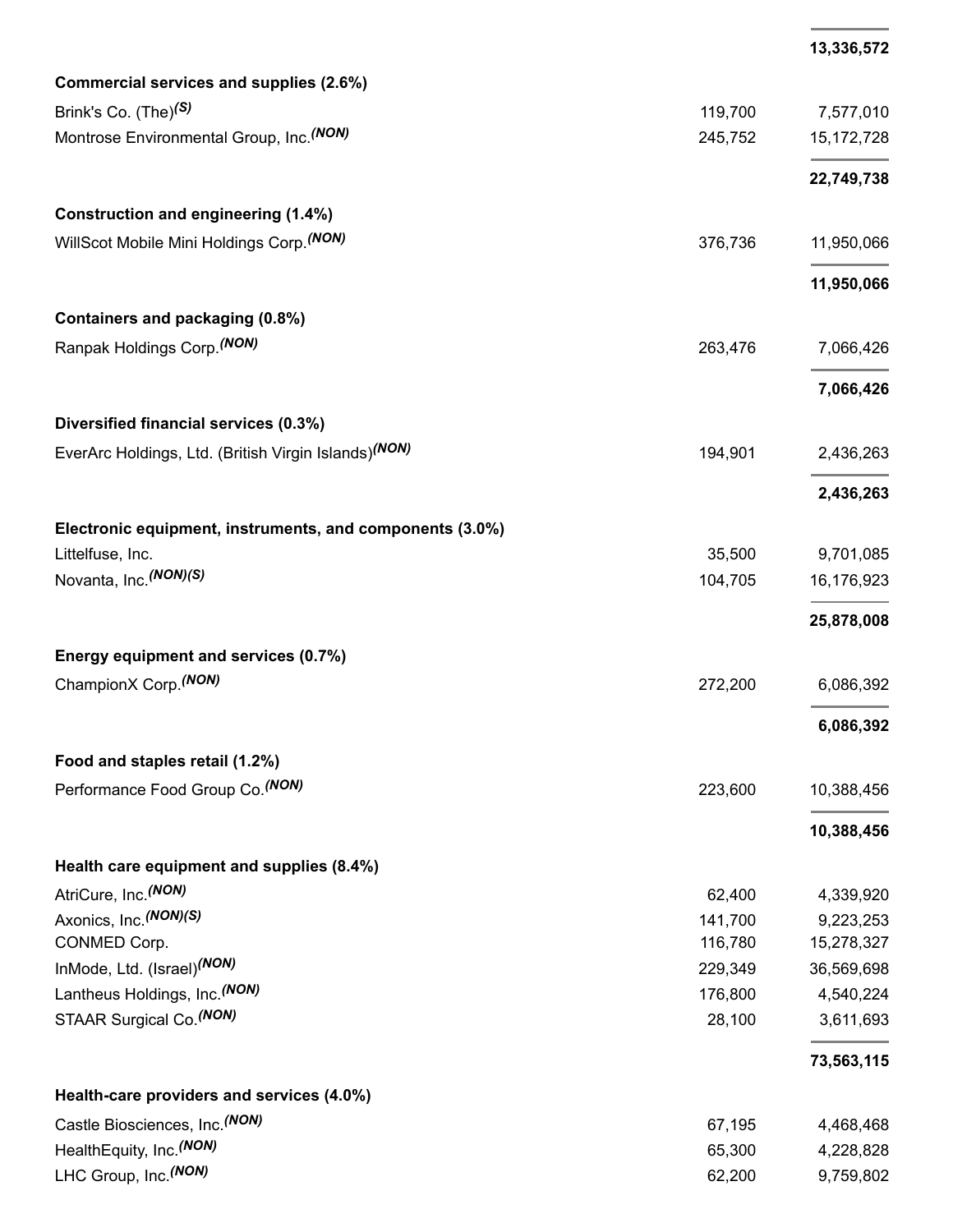| R1 RCM, Inc. (NON)                                             | 750,653 | 16,521,873 |
|----------------------------------------------------------------|---------|------------|
|                                                                |         | 34,978,971 |
| Health-care technology (2.5%)                                  |         |            |
| Definitive Healthcare Corp. (NON)(S)                           | 152,500 | 6,531,575  |
| Health Catalyst, Inc. (NON)(S)                                 | 136,877 | 6,845,219  |
| Phreesia, Inc. (NON) (S)                                       | 144,575 | 8,920,278  |
|                                                                |         | 22,297,072 |
| Hotels, restaurants, and leisure (5.3%)                        |         |            |
| Accel Entertainment, Inc. (NON)                                | 339,800 | 4,125,172  |
| Churchill Downs, Inc.                                          | 66,100  | 15,869,288 |
| Everi Holdings, Inc. (NON)                                     | 328,200 | 7,935,876  |
| F45 Training Holdings, Inc. (NON)(S)                           | 354,510 | 5,303,470  |
| Planet Fitness, Inc. Class A(NON)                              | 82,100  | 6,448,955  |
| Wingstop, Inc.                                                 | 44,452  | 7,287,016  |
|                                                                |         | 46,969,777 |
| Household durables (0.7%)<br>Installed Building Products, Inc. | 61,100  | 6,546,865  |
|                                                                |         |            |
|                                                                |         | 6,546,865  |
| Insurance (1.2%)                                               |         |            |
| Kinsale Capital Group, Inc.                                    | 65,054  | 10,519,232 |
|                                                                |         | 10,519,232 |
| Internet and direct marketing retail (0.8%)                    |         |            |
| Revolve Group, Inc. (NON)                                      | 110,500 | 6,825,585  |
|                                                                |         | 6,825,585  |
| IT Services (1.9%)                                             |         |            |
| Shift4 Payments, Inc. Class A(NON)(S)                          | 91,601  | 7,100,910  |
| WNS Holdings, Ltd. ADR (India) <sup>(NON)</sup>                | 113,600 | 9,292,480  |
|                                                                |         | 16,393,390 |
| Life sciences tools and services (3.9%)                        |         |            |
| Medpace Holdings, Inc. (NON)                                   | 102,900 | 19,476,912 |
| Pacific Biosciences of California, Inc. (NON)                  | 123,300 | 3,150,315  |
| Repligen Corp. (NON)                                           | 39,069  | 11,290,550 |
|                                                                |         | 33,917,777 |
| Machinery (4.0%)                                               |         |            |
| Albany International Corp. Class A                             | 70,863  | 5,447,239  |
| Altra Industrial Motion Corp.                                  | 182,900 | 10,123,515 |
| John Bean Technologies Corp.                                   | 45,100  | 6,338,805  |
| RBC Bearings, Inc. (NON)(S)                                    | 61,537  | 13,058,151 |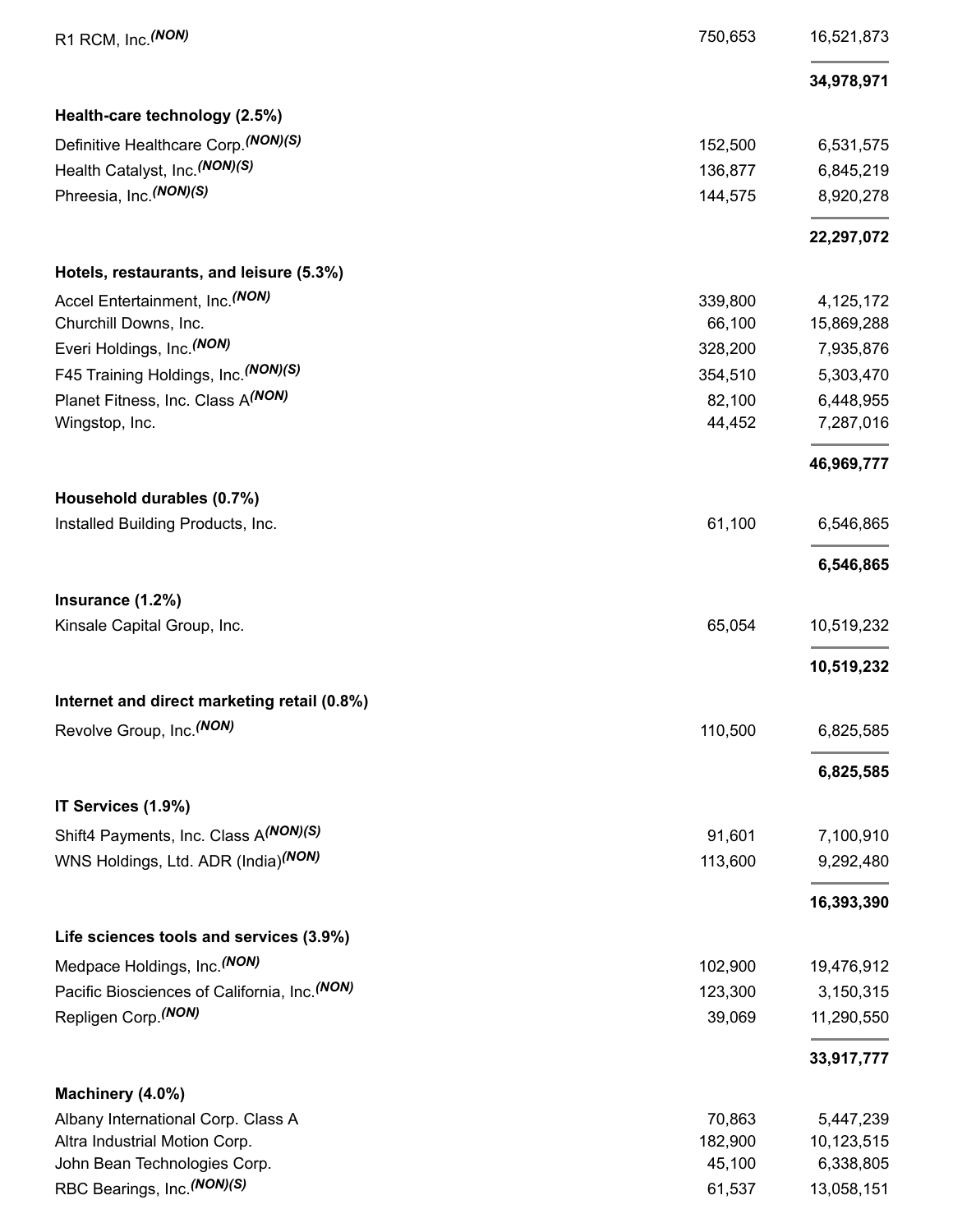|                                                   |         | 34,967,710   |
|---------------------------------------------------|---------|--------------|
| Media (3.3%)                                      |         |              |
| Cable One, Inc.                                   | 6,569   | 11,910,451   |
| TechTarget, Inc. (NON)(S)                         | 201,229 | 16,585,294   |
|                                                   |         | 28,495,745   |
| Personal products (0.4%)                          |         |              |
| Beauty Health Co. (The) <sup>(NON)(S)</sup>       | 142,600 | 3,703,322    |
|                                                   |         | 3,703,322    |
| Pharmaceuticals (0.3%)                            |         |              |
| Antares Pharma, Inc. (NON)(S)                     | 669,700 | 2,437,708    |
|                                                   |         | 2,437,708    |
| Professional services (1.0%)                      |         |              |
| Korn Ferry                                        | 116,800 | 8,451,648    |
|                                                   |         | 8,451,648    |
| Real estate management and development (2.1%)     |         |              |
| Colliers International Group, Inc. (Canada)       | 146,280 | 18,724,441   |
|                                                   |         | 18,724,441   |
| Road and rail (4.2%)                              |         |              |
| Saia, Inc. (NON)                                  | 56,161  | 13,368,003   |
| TFI International, Inc. (Canada)                  | 230,100 | 23,540,469   |
|                                                   |         | 36,908,472   |
| Semiconductors and semiconductor equipment (4.6%) |         |              |
| Brooks Automation, Inc.                           | 104,076 | 10,652,179   |
| Nova Measuring Instruments, Ltd. (Israel)(NON)(S) | 164,797 | 16,857,085   |
| Onto Innovation, Inc. (NON)                       | 95,400  | 6,892,650    |
| Ultra Clean Holdings, Inc. (NON)                  | 133,730 | 5,696,898    |
|                                                   |         | 40,098,812   |
| Software (12.8%)                                  |         |              |
| Digital Turbine, Inc. (NON)                       | 101,100 | 6,950,625    |
| EngageSmart, Inc. (NON)(S)                        | 28,600  | 974,116      |
| j2 Global, Inc. (NON)(S)                          | 95,700  | 13,074,534   |
| Manhattan Associates, Inc. (NON)                  | 112,000 | 17,139,360   |
| Paylocity Holding Corp. (NON)                     | 72,363  | 20,290,585   |
| Rapid7, Inc. (NON)                                | 75,100  | 8,487,802    |
| Sprout Social, Inc. Class A(NON)                  | 70,500  | 8,597,475    |
| SPS Commerce, Inc. (NON)                          | 100,100 | 16, 147, 131 |
| Upland Software, Inc. (NON)                       | 183,000 | 6,119,520    |
| Verra Mobility Corp. (NON)                        | 980,362 | 14,774,055   |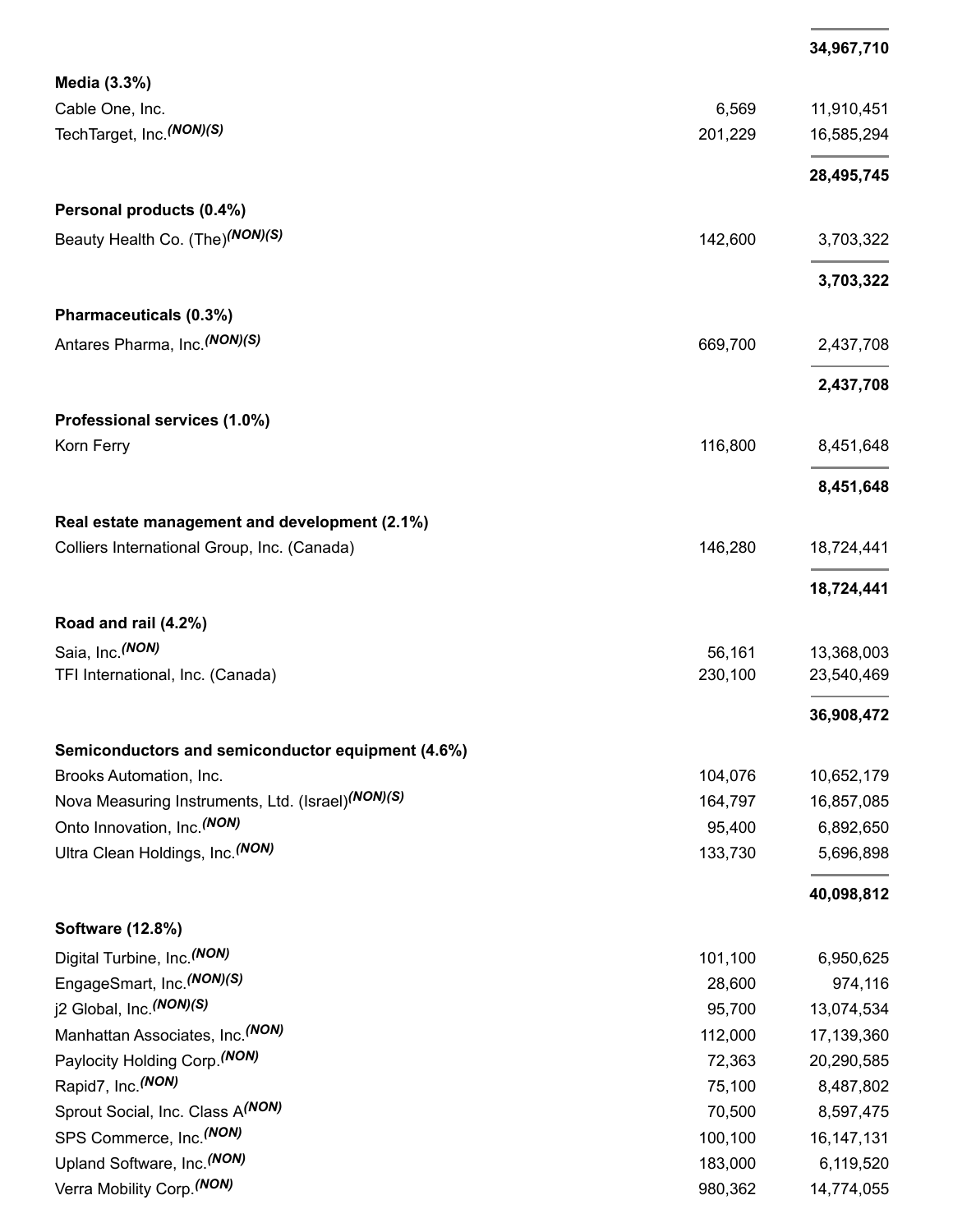|                                            |         | 112,555,203   |
|--------------------------------------------|---------|---------------|
| Specialty retail (6.3%)                    |         |               |
| Boot Barn Holdings, Inc. (NON)             | 236,028 | 20,975,808    |
| Five Below, Inc. (NON)                     | 86,793  | 15,345,870    |
| Lithia Motors, Inc.                        | 34,100  | 10,811,064    |
| $RH^{(NON)(S)}$                            | 12,200  | 8,136,302     |
|                                            |         | 55,269,044    |
| Textiles, apparel, and luxury goods (0.8%) |         |               |
| Deckers Outdoor Corp. <sup>(NON)</sup>     | 18,500  | 6,663,700     |
|                                            |         | 6,663,700     |
| Trading companies and distributors (1.8%)  |         |               |
| Applied Industrial Technologies, Inc.      | 75,350  | 6,791,296     |
| SiteOne Landscape Supply, Inc. (NON)(S)    | 46,094  | 9,194,368     |
|                                            |         | 15,985,664    |
| Total common stocks (cost \$576,923,565)   |         | \$857,137,571 |

### **SHORT-TERM INVESTMENTS (12.1%)** *(a)*

|                                                       | <b>Shares</b> | Value         |
|-------------------------------------------------------|---------------|---------------|
| Putnam Cash Collateral Pool, LLC 0.09% (AFF)          | 90,797,470    | \$90,797,470  |
| Putnam Short Term Investment Fund Class P 0.08% (AFF) | 15.535.302    | 15.535.302    |
| Total short-term investments (cost \$106,332,772)     |               | \$106,332,772 |
| <b>TOTAL INVESTMENTS</b>                              |               |               |
| Total investments (cost \$683,256,337)                |               | \$963,470,343 |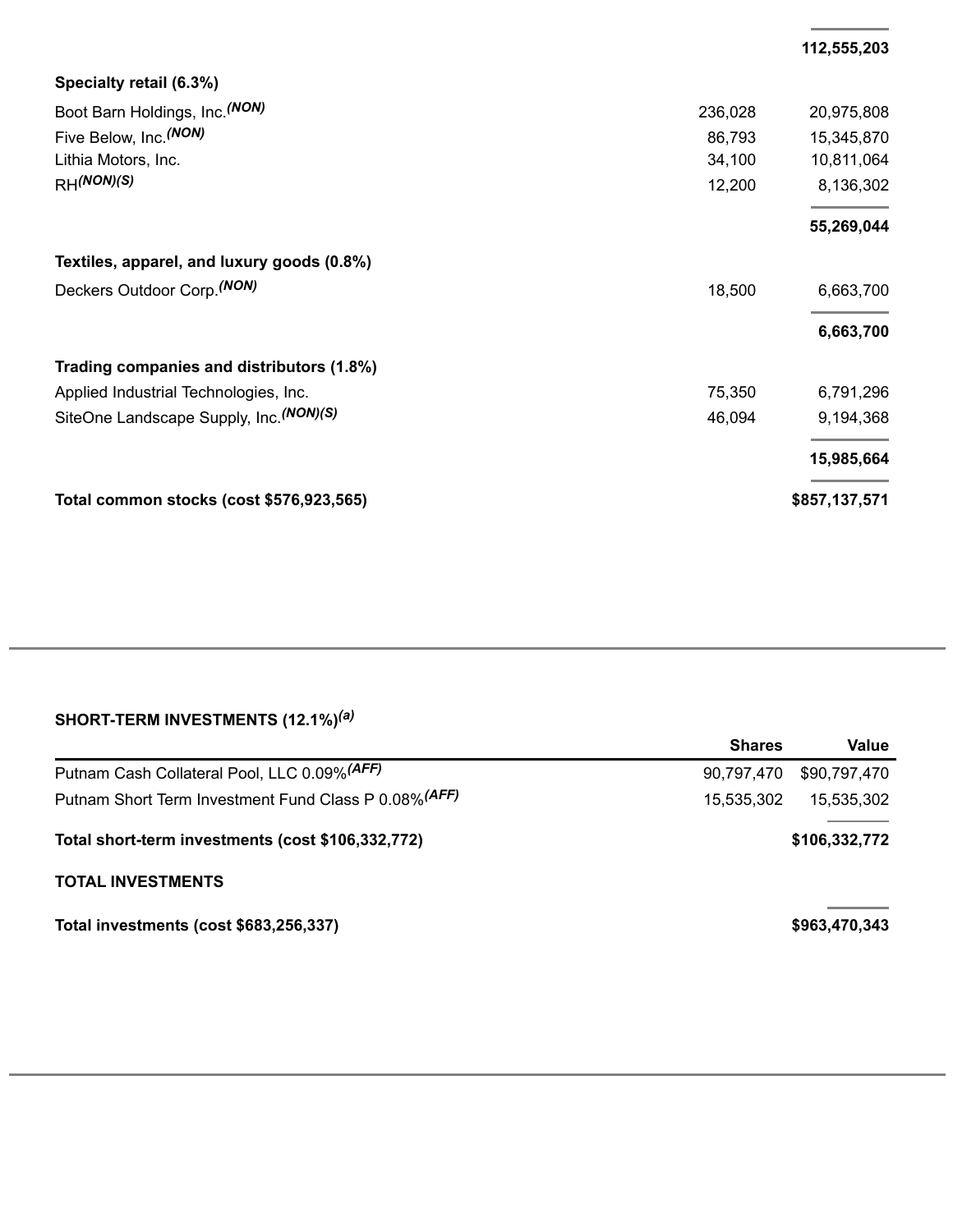## *Key to holding's abbreviations*

ADR American Depository Receipts: represents ownership of foreign securities on deposit with a custodian bank

## **Notes to the fund's portfolio**

Unless noted otherwise, the notes to the fund's portfolio are for the close of the fund's reporting period, which ran from July 1, 2021 through September 30, 2021 (the reporting period). Within the following notes to the portfolio, references to "Putnam Management" represent Putnam Investment Management, LLC, the fund's manager, an indirect wholly-owned subsidiary of Putnam Investments, LLC, references to "the SEC" represent the Securities and Exchange Commission, references to "ASC 820" represent Accounting Standards Codification 820 *Fair Value Measurements and Disclosures* and references to "OTC", if any, represent over-the-counter.

- *(a)* Percentages indicated are based on net assets of \$876,312,887.
- *(NON)* This security is non-income-producing.
- *(AFF)* Affiliated company. For investments in Putnam Cash Collateral Pool, LLC and Putnam Short Term Investment Fund, the rate quoted in the security description is the annualized 7-day yield of the fund at the close of the reporting period. Transactions during the period with any company which is under common ownership or control were as follows:

| Name of affiliate                      | <b>Fair value</b><br>as of<br>6/30/21 | <b>Purchase</b><br>cost                   | Sale<br>proceeds | Investment<br>income | <b>Shares</b><br>outstanding<br>and fair<br>value as of<br>9/30/21 |
|----------------------------------------|---------------------------------------|-------------------------------------------|------------------|----------------------|--------------------------------------------------------------------|
| <b>Short-term investments</b>          |                                       |                                           |                  |                      |                                                                    |
| Putnam Cash Collateral<br>Pool, LLC*#  |                                       | \$102,743,164 \$131,352,358 \$143,298,052 |                  | \$18,703             | \$90,797,470                                                       |
| Putnam Short Term<br>Investment Fund** | 13,768,127                            | 31.892.052                                | 30,124,877       | 2,831                | 15,535,302                                                         |

**Total Short-term investments \$116,511,291 \$163,244,410 \$173,422,929 \$21,534 \$106,332,772**

\* The fund may lend securities, through its agent, to qualified borrowers in order to earn additional income. The loans are collateralized by cash in an amount at least equal to the fair value of the securities loaned. The fair value of securities loaned is determined daily and any additional required collateral is allocated to the fund on the next business day. The remaining maturities of the securities lending transactions are considered overnight and continuous. The risk of borrower default will be borne by the fund's agent; the fund will bear the risk of loss with respect to the investment of the cash collateral. The fund receives cash collateral, which is invested in Putnam Cash Collateral Pool, LLC, a limited liability company managed by an affiliate of Putnam Management. Investments in Putnam Cash Collateral Pool, LLC are valued at its closing net asset value each business day. There are no management fees charged to Putnam Cash Collateral Pool, LLC and there were no realized or unrealized gains or losses during the period.

# At the close of the reporting period, the fund received cash collateral of \$90,797,470 for securities loaned. The rate quoted in the security description is the annualized 7-day yield at the close of the reporting period. At the close of the reporting period, the value of securities loaned amounted to \$88,669,817. Certain of these securities were sold prior to the close of the reporting period.

\*\* Management fees charged to Putnam Short Term Investment Fund have been waived by Putnam Management. There were no realized or unrealized gains or losses during the period.

*(S)* This security is on loan, in part or in entirety, at the close of the reporting period.

**Security valuation:** Portfolio securities and other investments are valued using policies and procedures adopted by the Board of Trustees. The Trustees have formed a Pricing Committee to oversee the implementation of these procedures and have delegated responsibility for valuing the fund's assets in accordance with these procedures to Putnam Management. Putnam Management has established an internal Valuation Committee that is responsible for making fair value determinations, evaluating the effectiveness of the pricing policies of the fund and reporting to the Pricing Committee.

Investments for which market quotations are readily available are valued at the last reported sales price on their principal exchange, or official closing price for certain markets, and are classified as Level 1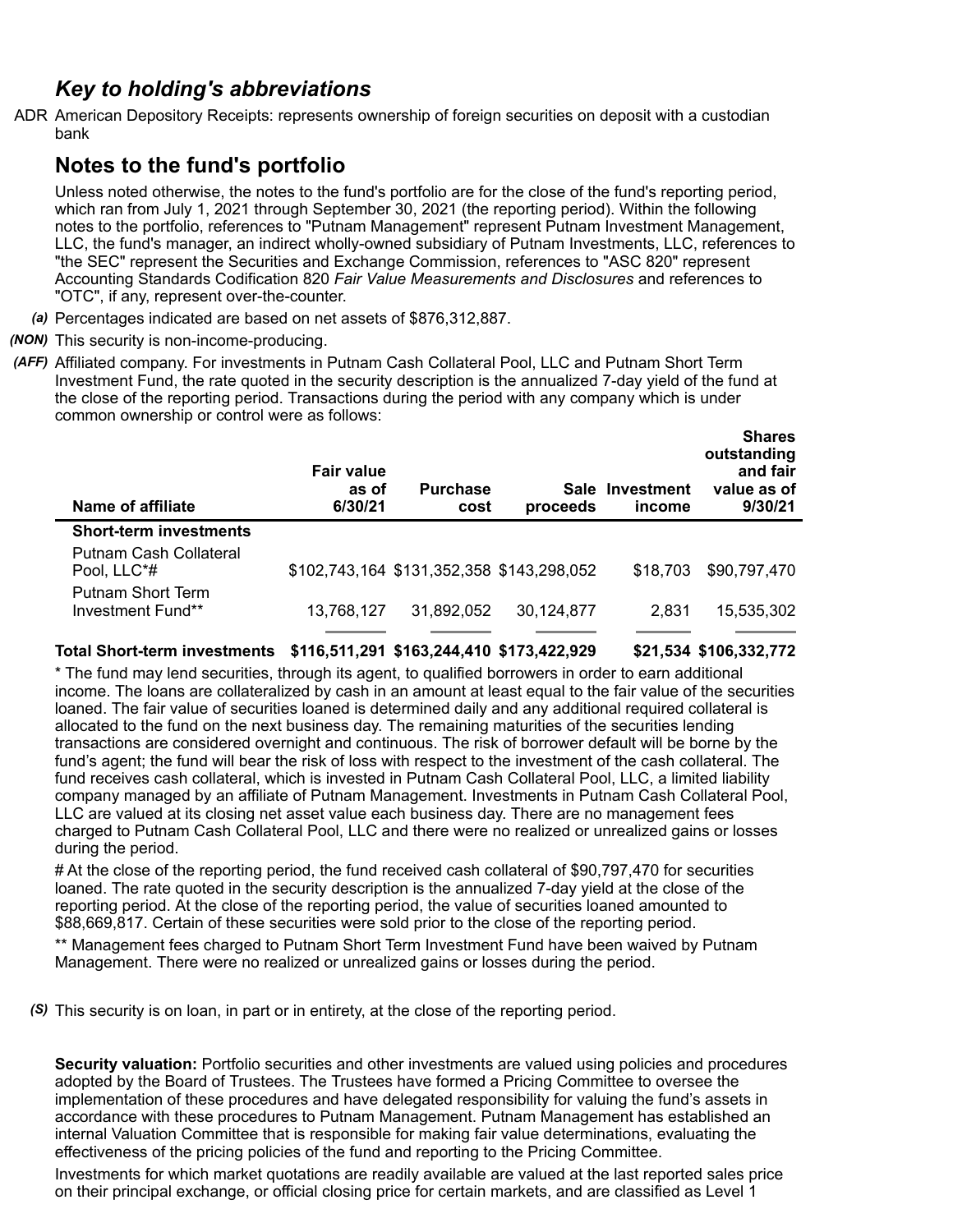securities under ASC 820. If no sales are reported, as in the case of some securities that are traded OTC, a security is valued at its last reported bid price and is generally categorized as a Level 2 security.

Investments in open-end investment companies (excluding exchange-traded funds), if any, which can be classified as Level 1 or Level 2 securities, are valued based on their net asset value. The net asset value of such investment companies equals the total value of their assets less their liabilities and divided by the number of their outstanding shares.

Many securities markets and exchanges outside the U.S. close prior to the scheduled close of the New York Stock Exchange and therefore the closing prices for securities in such markets or on such exchanges may not fully reflect events that occur after such close but before the scheduled close of the New York Stock Exchange. Accordingly, on certain days, the fund will fair value certain foreign equity securities taking into account multiple factors including movements in the U.S. securities markets, currency valuations and comparisons to the valuation of American Depository Receipts, exchange-traded funds and futures contracts. The foreign equity securities, which would generally be classified as Level 1 securities, will be transferred to Level 2 of the fair value hierarchy when they are valued at fair value. The number of days on which fair value prices will be used will depend on market activity and it is possible that fair value prices will be used by the fund to a significant extent. Securities quoted in foreign currencies, if any, are translated into U.S. dollars at the current exchange rate. Short-term securities with remaining maturities of 60 days or less are valued using an independent pricing service approved by the Trustees, and are classified as Level 2 securities.

To the extent a pricing service or dealer is unable to value a security or provides a valuation that Putnam Management does not believe accurately reflects the security's fair value, the security will be valued at fair value by Putnam Management in accordance with policies and procedures approved by the Trustees. Certain investments, including certain restricted and illiquid securities and derivatives, are also valued at fair value following procedures approved by the Trustees. These valuations consider such factors as significant market or specific security events such as interest rate or credit quality changes, various relationships with other securities, discount rates, U.S. Treasury, U.S. swap and credit yields, index levels, convexity exposures, recovery rates, sales and other multiples and resale restrictions. These securities are classified as Level 2 or as Level 3 depending on the priority of the significant inputs.

To assess the continuing appropriateness of fair valuations, the Valuation Committee reviews and affirms the reasonableness of such valuations on a regular basis after considering all relevant information that is reasonably available. Such valuations and procedures are reviewed periodically by the Trustees. The fair value of securities is generally determined as the amount that the fund could reasonably expect to realize from an orderly disposition of such securities over a reasonable period of time. By its nature, a fair value price is a good faith estimate of the value of a security in a current sale and does not reflect an actual market price, which may be different by a material amount.

ASC 820 establishes a three-level hierarchy for disclosure of fair value measurements. The valuation hierarchy is based upon the transparency of inputs to the valuation of the fund's investments. The three levels are defined as follows:

**Level 1:** Valuations based on quoted prices for identical securities in active markets.

**Level 2:** Valuations based on quoted prices in markets that are not active or for which all significant inputs are observable, either directly or indirectly.

**Level 3:** Valuations based on inputs that are unobservable and significant to the fair value measurement. The following is a summary of the inputs used to value the fund's net assets as of the close of the reporting period:

|                            | <b>Valuation inputs</b> |         |         |  |
|----------------------------|-------------------------|---------|---------|--|
| Investments in securities: | Level 1                 | Level 2 | Level 3 |  |
| <b>Common stocks*:</b>     |                         |         |         |  |
| Communication services     | \$28,495,745            | s—      | $s-$    |  |
| Consumer discretionary     | 131,404,651             |         |         |  |
| Consumer staples           | 14,091,778              |         |         |  |
| Energy                     | 6,086,392               |         |         |  |